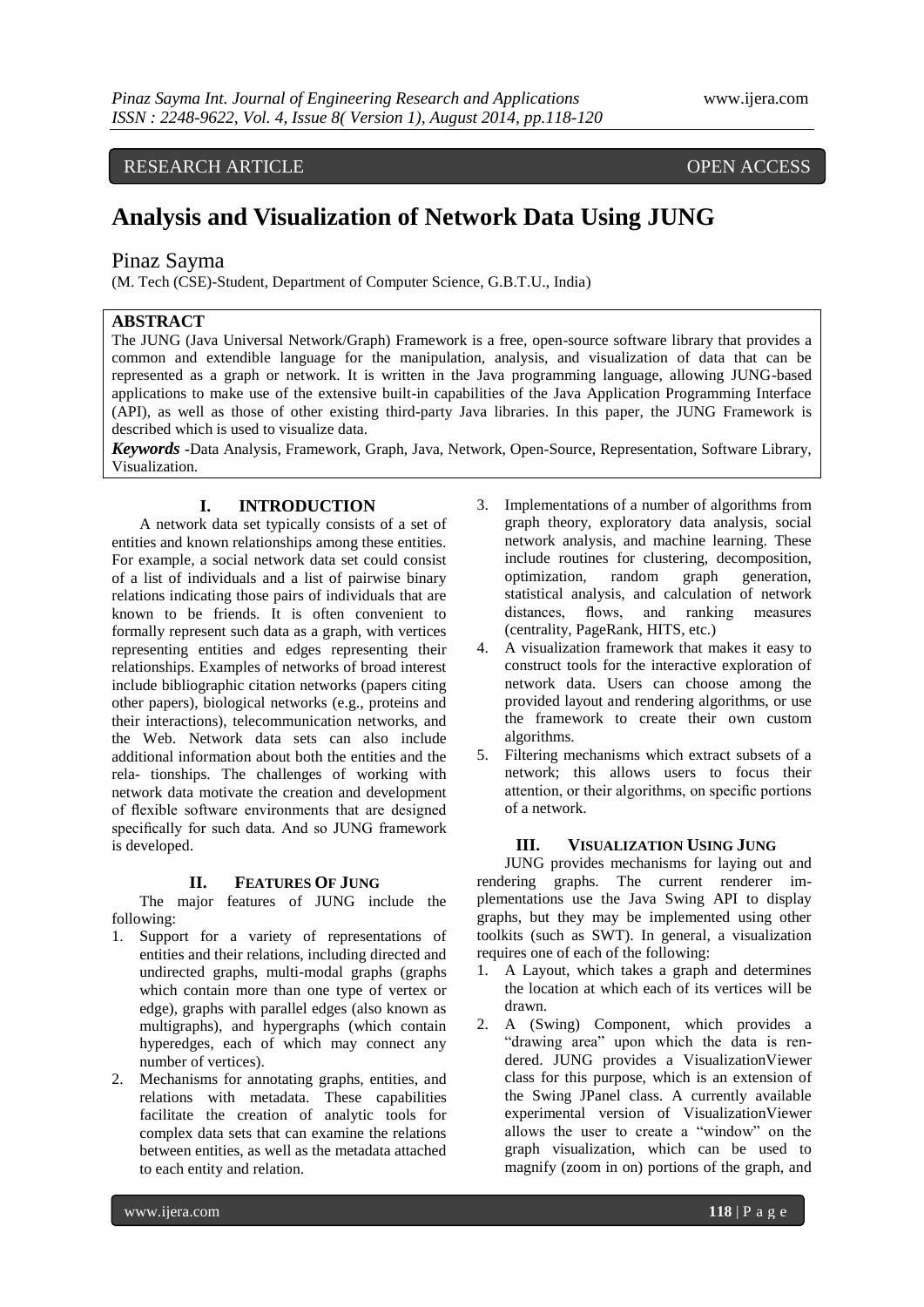to select different areas for magnification (panning).

3. A Renderer, which takes the data provided by the Layout and paints the vertices and edges into the provided Component.

JUNG provides the GraphDraw class, which provides a framework for the interaction of these components by packaging the VisualizationViewer, the Renderer, and the Layout together. The default implementation fetches the location of each vertex from the Layout, paints each one with the Renderer inside the Swing Component, and paints each edge as a straight line between its vertices. Users may customize this behavior as desired; JUNG includes utilities and support classes that facilitate such customization. For instance, FadingVertexLayout provides a mechanism that can be used to create fading effects when vertices are filtered out and subsequently restored; this can be useful for highlighting ongoing changes, such as may occur during the temporal evolution of a social network.

The PluggableRenderer class is an implementation of Renderer that provides a number of ways for the user to customize the way in which the graph is rendered, including the vertex shape, size, color, and label, and the edge color, thickness, and label; each of these properties can be specified for each individual vertex or edge.

Since JUNG's data structures are completely separate from its visualization mechanisms, it is also possible to use other (Java or Java-compatible) visualization libraries to generate visualizations.

### **IV. RELATED WORK**

JUNG was created out of a perceived need for a general, flexible, and powerful API for manipulating, analyzing, and visualizing graphs and networks. There exist numerous other packages and tools for visualizing and manipulating networks; Here is a comparison of JUNG with the following: UCINET (Borgatti, Everett, and Freeman (2004)), Pajek (Batagelj and Mrvar (2004)), R (R Development Core Team (2004)) with sna (Butts (2004)), and GFC (IBM Corporation (1999)).

UCINET and Pajek are stand-alone applications that each provide a number of tools for visualizing and analyzing networks. However, they cannot be conveniently addressed pro- grammatically by other applications, so they are not well-suited to process large numbers of graphs. Furthermore, they are applications rather than libraries, so users cannot write their own routines; this is particularly problematic for complex data sets (whose complexities may not have been anticipated by the application's designers) and for analysts that wish to use methods that are not provided as part of the application. Finally, they are closed-source projects, and executables are only available for the Windows environment.

R is a specialized programming language designed primarily for statistical computing and graphics. The sna package extends R in somewhat the same way that JUNG extends Java; like JUNG, sna provides a number of routines for social network analysis and visualization (including some 3-D visualization). R is well-suited for the rapid development of scripts and (in conjunction with sna) for on-the-fly network analysis, especially for analysis which requires sophisticated statistical tools. In addition, while it is not technically platformindependent, R is available on several popular platforms (so code written in R is reasonably portable), and is open-source.

GFC is a Java graph drawing-oriented API. It can only use Java's AWT/Swing mechanisms for rendering, contains few algorithms for network analysis, is no longer actively supported, and is not open-source.

#### **V. FUTURE SCOPE**

JUNG currently provides many of the tools and elements that are most commonly required for writing software that manipulates, analyzes, and visualizes network data sets. Future releases are planned to include the following features, several of which are currently under development. These features should significantly expand the set of available tools and enhance users' abilities to write robust code.

- 1. Expansion of the input and output options, including full implementation of database connectivity, ability to parse more complex Pajek and GraphML files, and support for other network file formats, such as the .dl and DOT formats.
- 2. Providing additional analysis tools: algorithms, statistical tests, parameter estimations, etc.
- 3. New visualization architecture: the current visualization system flexibly supports a broad set of visualizations, but is limited in certain respects (such as its ability to accommodate dynamic and evolving graphs, or to save and restore visual states). Continuing work on JUNG is investigating ways to adapt or replace the current system.
- 4. Creating a standard XML-based representation of JUNG's algorithms.

#### **REFERENCES**

- [1] Adar E, Feinberg D (2005). "*GUESS: Graph Exploration System*." http://www.hpl.hp. com/research/idl/projects/graphs/.
- [2] Alder G (2005). "*JGraph: The Java Graph Visualization Library.*" http://www.jgraph. com.